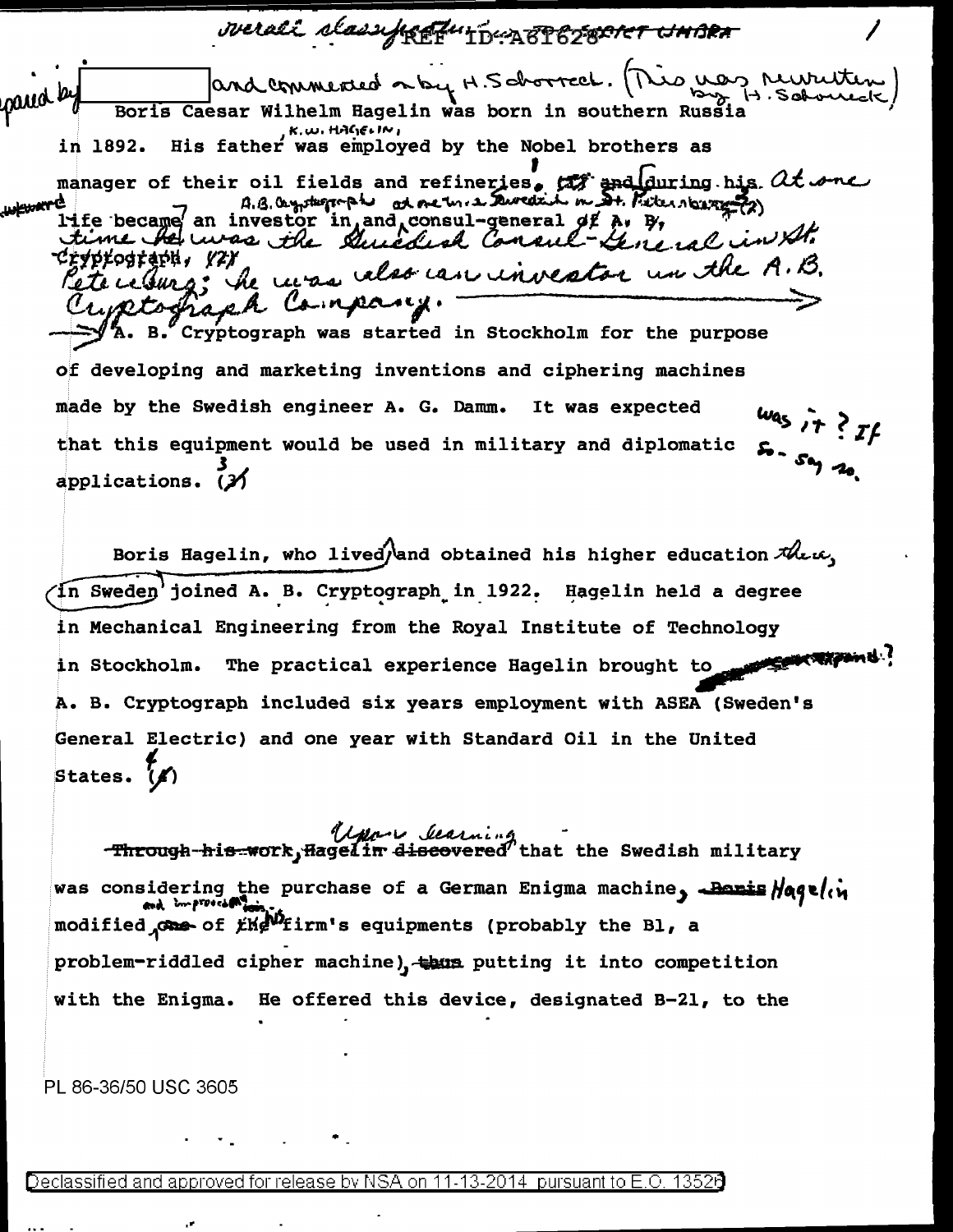Swedish Army, which subsequently placed a sizeable order in 1926.

The U.S. Army was also becoming aware of Hagelin's Their interest resulted from the development in machines. Europe of more than one series of mechanical and electromechanical ciphering devices comparable to the Hebern The rotor principle had been developed not only by machine. Arthur Scherbius (Enigma), but also by Mr. Damm and Mr. Damm's <del>ribseq</del>uently. 1925 in used <del>commercial</del>ly in,a machine designed rotors were b by Boris Hagelin, 1979125. THE CANCELLY

Mr. Damm's death in 1927 provided Hagelin with the opportunity to purchase A. B. Cryptograph. The firm was reorganized as Aktiebolaget Cryptoieknek. As technology advanced, Hagelin ure accurate. recognized that printing cipher machines were faster, and more economical than jindicating mechanism like the Enigma. result of this recognition was, the development of the 22

in cipher machine design In the following years revolutionary concepts, were achieved. The breakthrough came in 1934 with the completely new machine, designated as the C-series. (4) In 1934 the French requested that a pocket sized cipher machine be developed that would print cipher text in five letter groups and the plain text in normal word lengths at a rate of 25 letters per minute. To fill this request, for cryptographic.aid, Hagelin developed the C-36.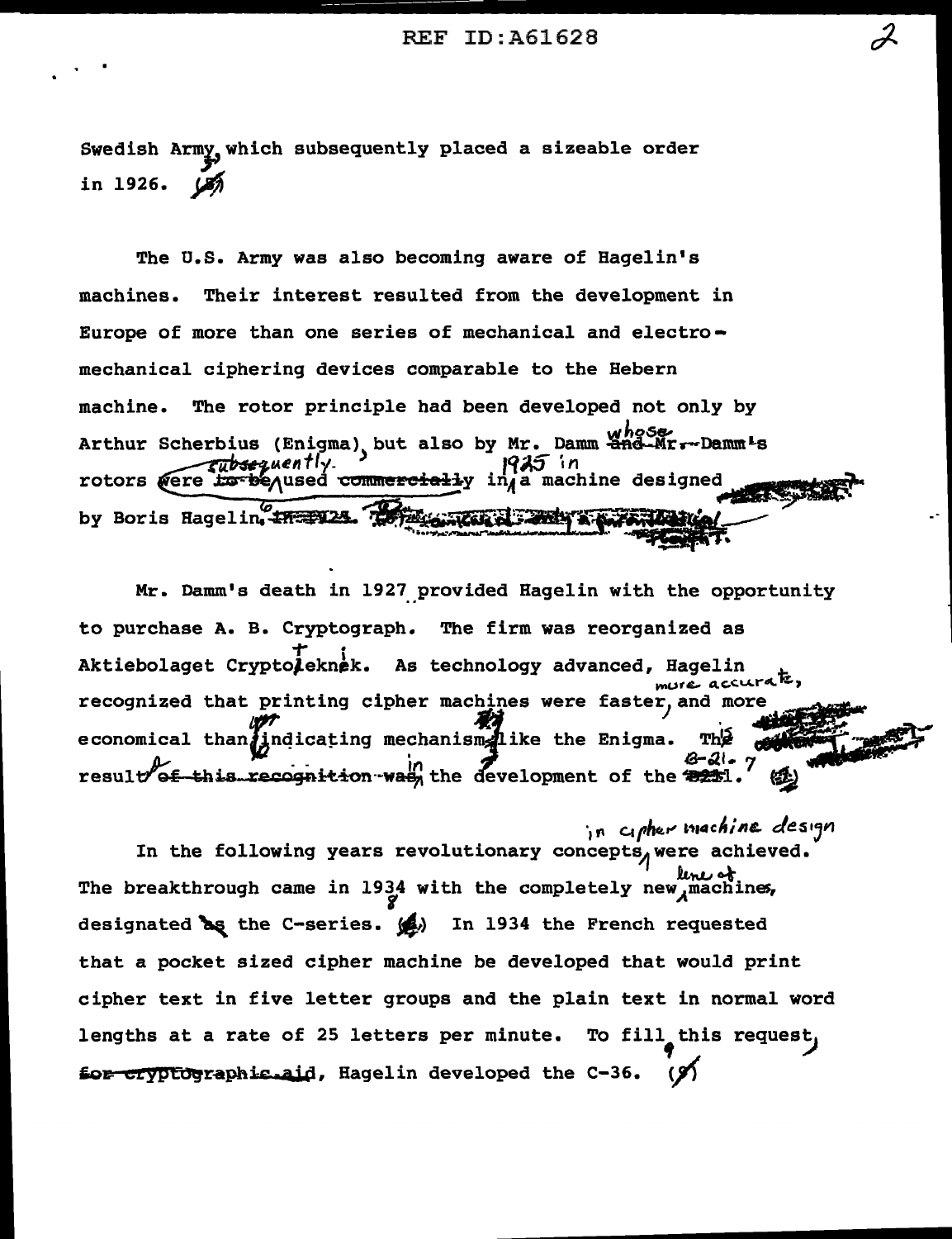**TA61623** THE CONSTRUCTION OF THE REAL **odinactic** Friedman and Hagelin had beep in close contact regarding development of the B211 but it was only in 1937 that Hagelin visited Friedman in Washington and demonstrated it to him and OFFE The discussions were mostly exploratory/but his colleagues. the meeting was the start of a friendship between Friedman and fagelin which⊿asted until E∡iedman's death. (∛0) In 1935, Hagelin began corresponding with American cryptologic authorities regarding the C-36. During the course of communication, willew F.

Friedman offered some suggestions to improve the C-36. Hagelin suboczuently esequently fied than's illustrate of the sole of the changes, realling it the Huring this percent of fuendaly acting ..  $M - 209$ . and ther per ed aurna colco Lv tue  $t\ell v$ en 1969. Lumano dea until.

Early in 1940 when Germany invaded Norway, Hagelin decided that it would be in his best interest to come to the U.S. At the time hostilities broke out, Hagelin had been designing the finishing touches<sup>74</sup> into - the M-209. He had a couple of dismantled machines and a set of manufacturer's blueprints. In his determination that the machines be delivered to America, Hagelin, and his wife, Anne, embarked on a risky trip across Germany carrying his machine and blueprints in a diplomatic courier bag. They reached New York on the last ship to leave Genoa, Italy. In the meantime, the U.S. Army insisted on having more machines for testing so Hagelin arranged to have fifty of the ciphering devices smuggled out of Sweden and into the U.S.  $(1/2)$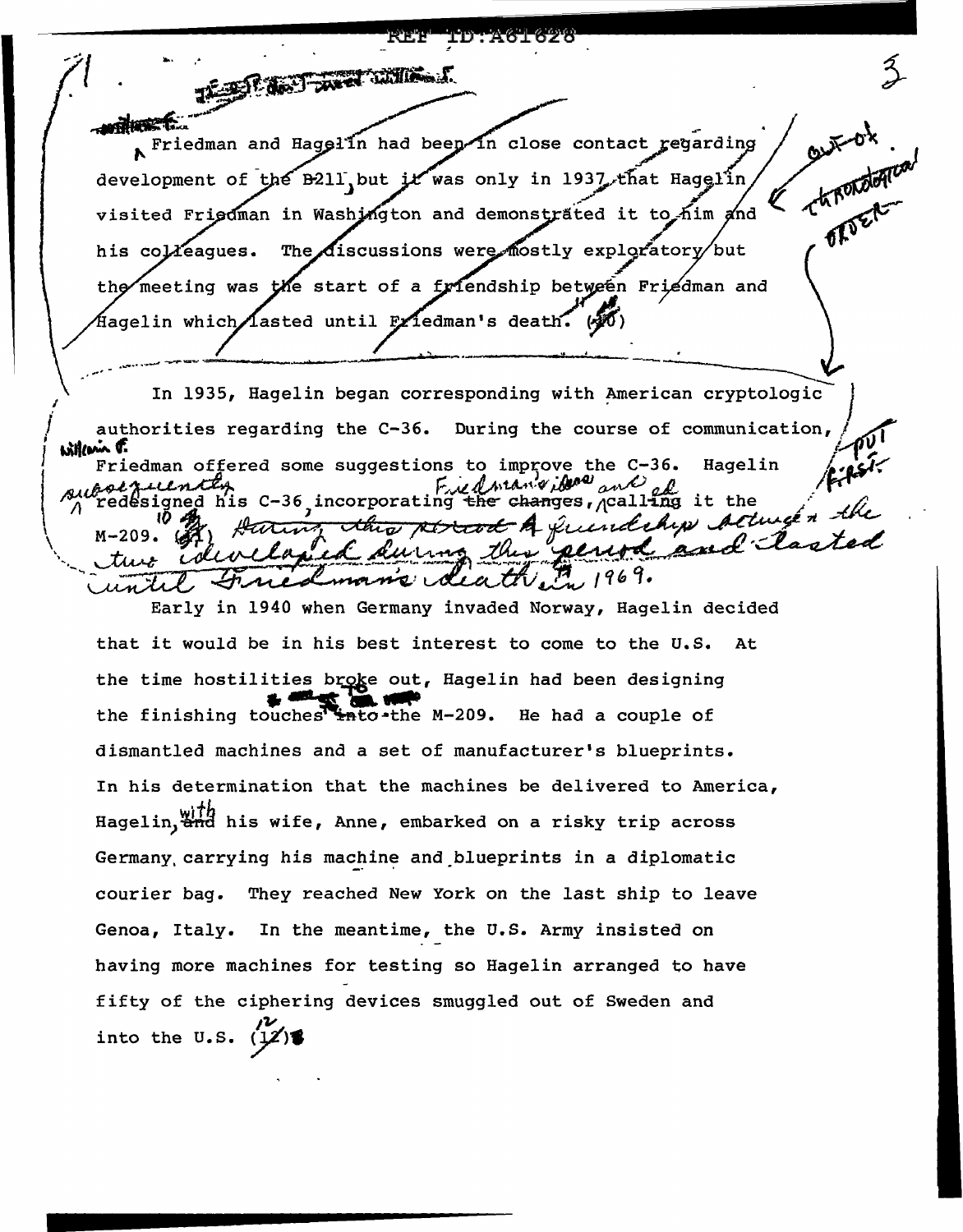Before the M-209 was accepted for use in the U.S. military. Friedman, Technical Director of the Signal Intelligence Service, turned in an unfavorable report on the machine, as he believed that although its cryptosecurity was theoretically quite good, it had a low degree of security if improperly used. However, he was overruled because, "... neither the Signal Intelligence Service nor the Signal Corps Laboratories at Rt. Monmouth had developed anything that was better than the Hagelin machine or even as good."  $(JZ)$ 

The Army adopted the M-209 as its medium level cryptographic More than 140,000 were purchased and employed in system. military units from division to battalions.

The M-209 was practically identical to the C-28 (improved C-36) manufactured and sold on the open market by Hagelin in various parts of the world. In its operations in the COMINT World-AFSA had knowledge of the extensive use of the C-38 by the foreign governments. (15).

In 1944 Hagelin and his wife returned to Sweden since their operations were concentrated in Stockholm. Unfortunately for Hagelin, Swedish law enabled the government to appropriate inventions that it needed for national defense. Because of this, Hagelin moved his operation to Zug, Switzerland in 1948. In moved the rest of this first there.<br>1959 Hagelin incorporating the first as Crypto Akitengellschaft, Crypto A. G.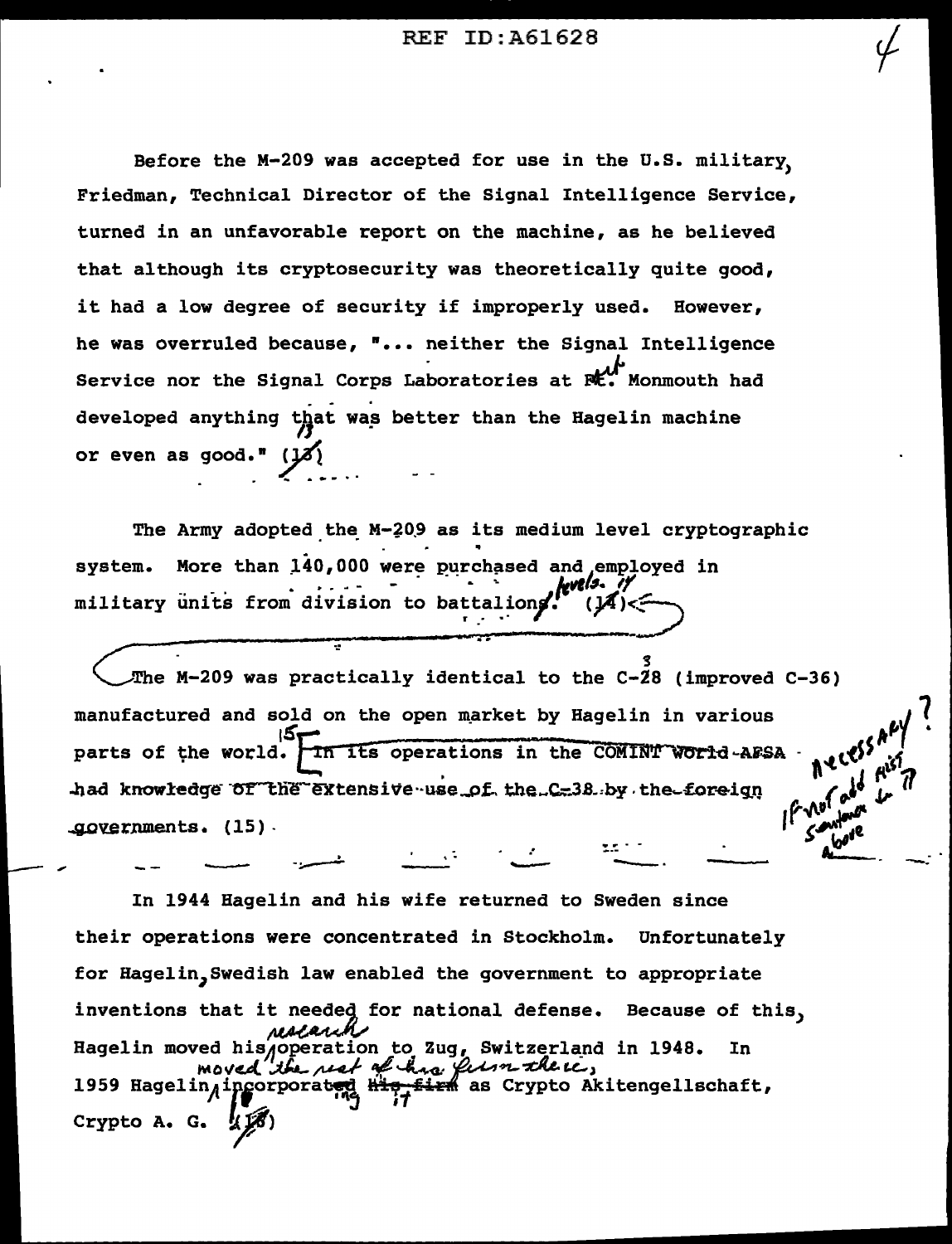Dandogal problem a gain

In October 1946 Friedman visited Hagelin at his home<br>in Zug,Switzerland and toured Hagelin's office where they *('* <sup>1</sup> was such that exchange of small gifts was commonplace.  $\ell^{1/\ell}$  and  $\ell^{1/\ell}$   $\ell^{1/\ell}$   $\ell^{1/\ell}$   $\ell^{1/\ell}$   $\ell^{1/\ell}$   $\ell^{1/\ell}$   $\ell^{1/\ell}$   $\ell^{1/\ell}$   $\ell^{1/\ell}$   $\ell^{1/\ell}$   $\ell^{1/\ell}$   $\ell^{1/\ell}$   $\ell^{1/\ell}$   $\ell^{1/\ell}$   $\ell^{1/\ell}$   $\$ talked over business matters. Their personal relationship During Friedman's trip to Crypto A. G. Friedman examined old models of machines and while at the plant Friedman observed that there were good feelings between  $\mathcal{H}_1$ , and his employees. On Friedman's departure he recalls that "I had almost tearful farewell with the Hagelins. They are such charming people and I hope they will come to Washington this spring as Boris and Anne promise. 11 (~) . . --- -- -·· -· -- --..... **\it** --· - ~vb-~,

After\_close of hostilities, May Hagelin Fresearched\_improving the C-38 (or M-209) and to produce the new cipher machines commercial exploitation. Through informal<br>Ha Almyd Forces Alcusity agency Through informal contact between  $\mathcal{N}$  v **FSA)and Hagelin, ome<sup>7</sup> of Hagelin's new ideas for**  $\begin{matrix} \mathcal{M}^{\mathcal{M}^{\mathcal{F}}}, & \mathcal{E} \end{matrix}$ devices came to the attention of AFSA and were studied to ascertain their security. The results of such studies were not communicated to Hagelin.

~~;fifflcbk **.......** 

In  $19\overline{4}1$  a modified M-209 incorporating a new keying mechanism was received and studied by AFSA. In addition to ll, *t2. C!t.:trfvi"e/<nL"*  the modified M-209,  $\epsilon$  and  $\epsilon$  and plans to produce several new cipher machines of considerable security employing the new keying mechanism. Hagelin filed patent applications in the U.S., Switzerland, France, and Italy. The effect of the new *(.C..*  and more complex cipher machines could have the profound effect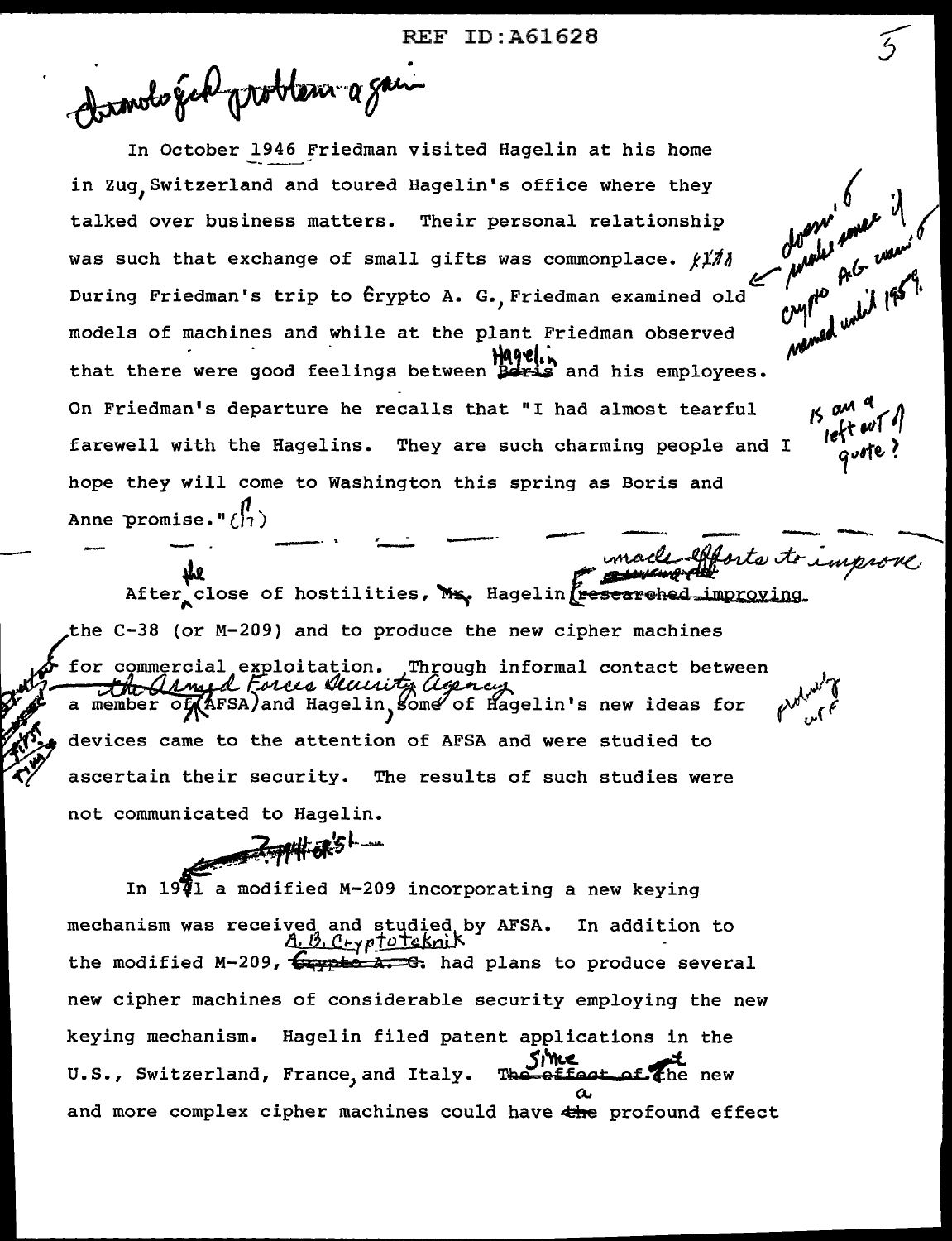REF ID:  $A61628$   $EQ3.3(h)(2)$ • PL 86-36/50 USC 3605 became the subject of discussion within AFSA soon after U.S. receipt of the modified M-209. Friedman, because of his long acquaintance with Hagelin, informed the Director, AFSA. Friedman, on behalf of the Director, Feasy<br>
Council area and the matter at angles of the area and the matter at angles and the setting. AFSAC authorized the chairman to contact the Director, Central Intelligence\ Agency After a number of meetings among Mr. Hagelin and his U.S. stuart coknsel,  $fMr.$  Hedden $f$ , CIA representatives and the Director, AFSA, Mr. Hedden submitted a draft agreement on behalf of his client, Mr. Hagelin. AFSAC decided that they could not endorse However AFSAC indicated that they wouldn't object to all uned (fait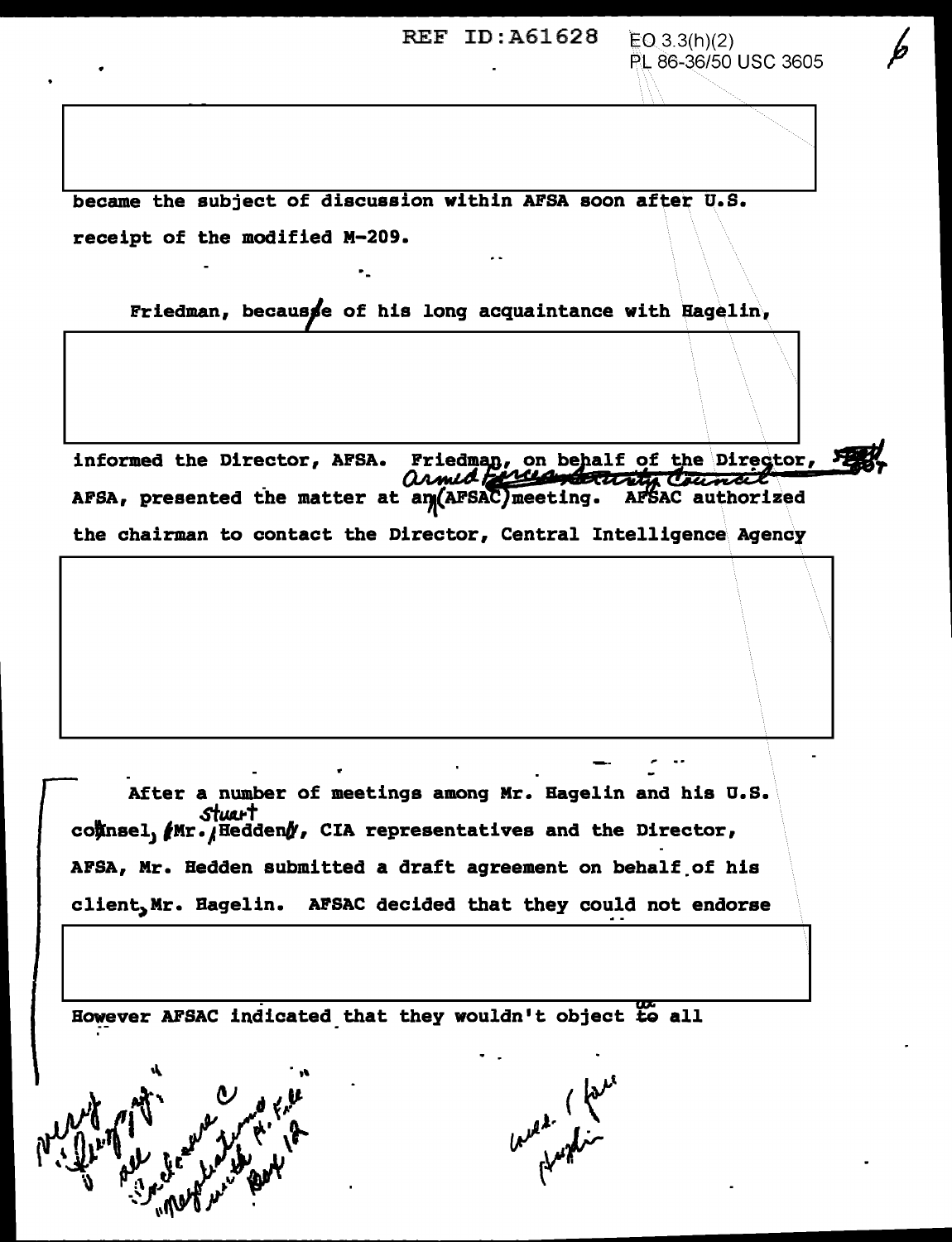REF ID: A61628 EO 3.3(h)(2) PL 86-36/50 USC 3605 \\\\\ ······························ ... being developed by Eagelin. ? Don't understand this Sentence A evised draft Memorandum of Agreement was drawn up *E.*  by  $Mr$ . Becker of the CIA which, in essense and that with regard to off-line

7

cryptographic machines, Hagelin had no competition.  $(1, 1)$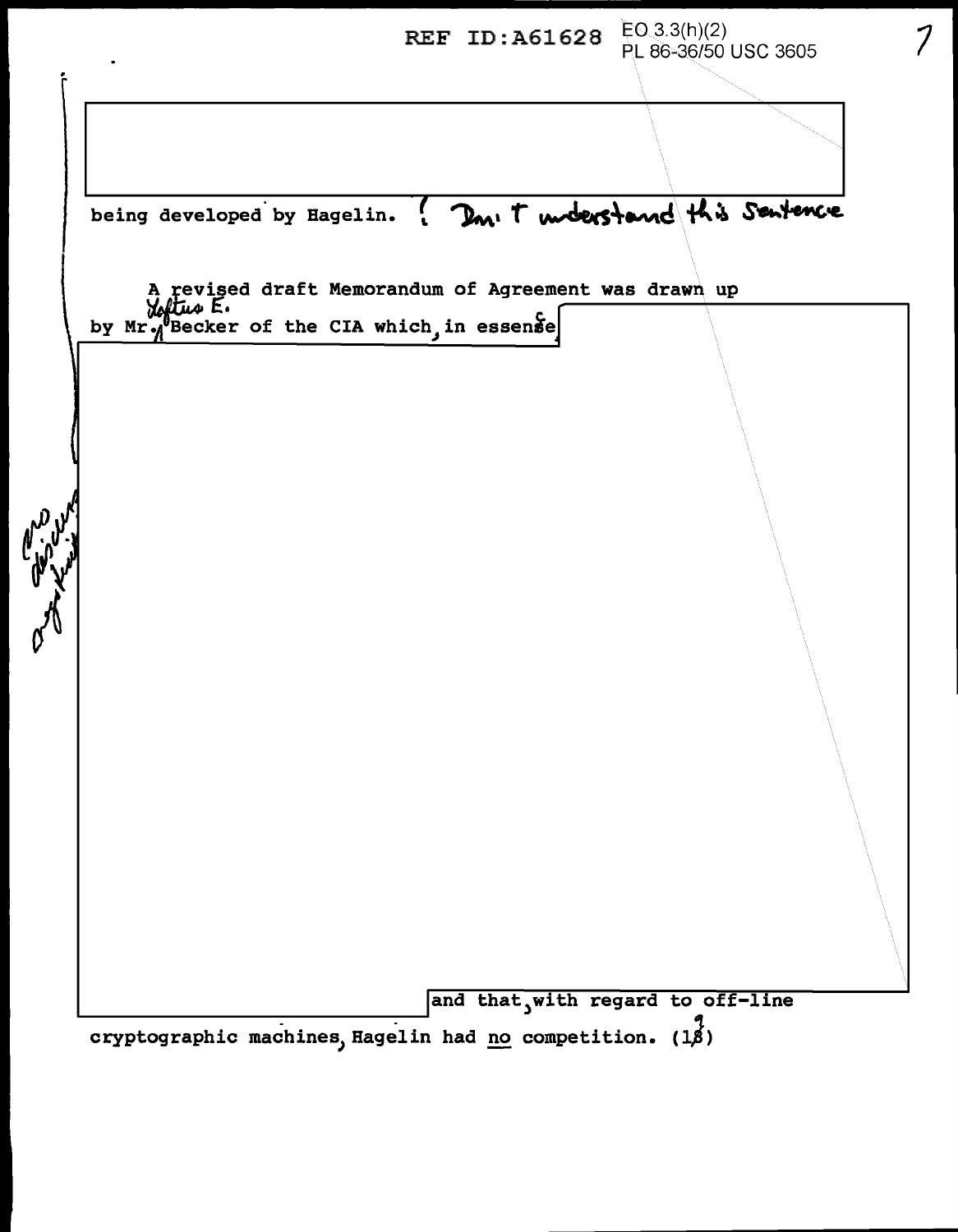REF ID:  $A61628EQ$  3.3(h)(2) PL 86,36/50 USC 3605

France had requested that Bagelin refrain from selling. his C-52 to Egypt. Hagelin gently complained to Friedman that, although the French imposed restrictions, he was glad to conform with their wishes because they gave him substantial orders;



In late 1957 Friedman again visited Hagelin in Zurich and Hagelin insisted that Friedman be a houseguest. Bagelin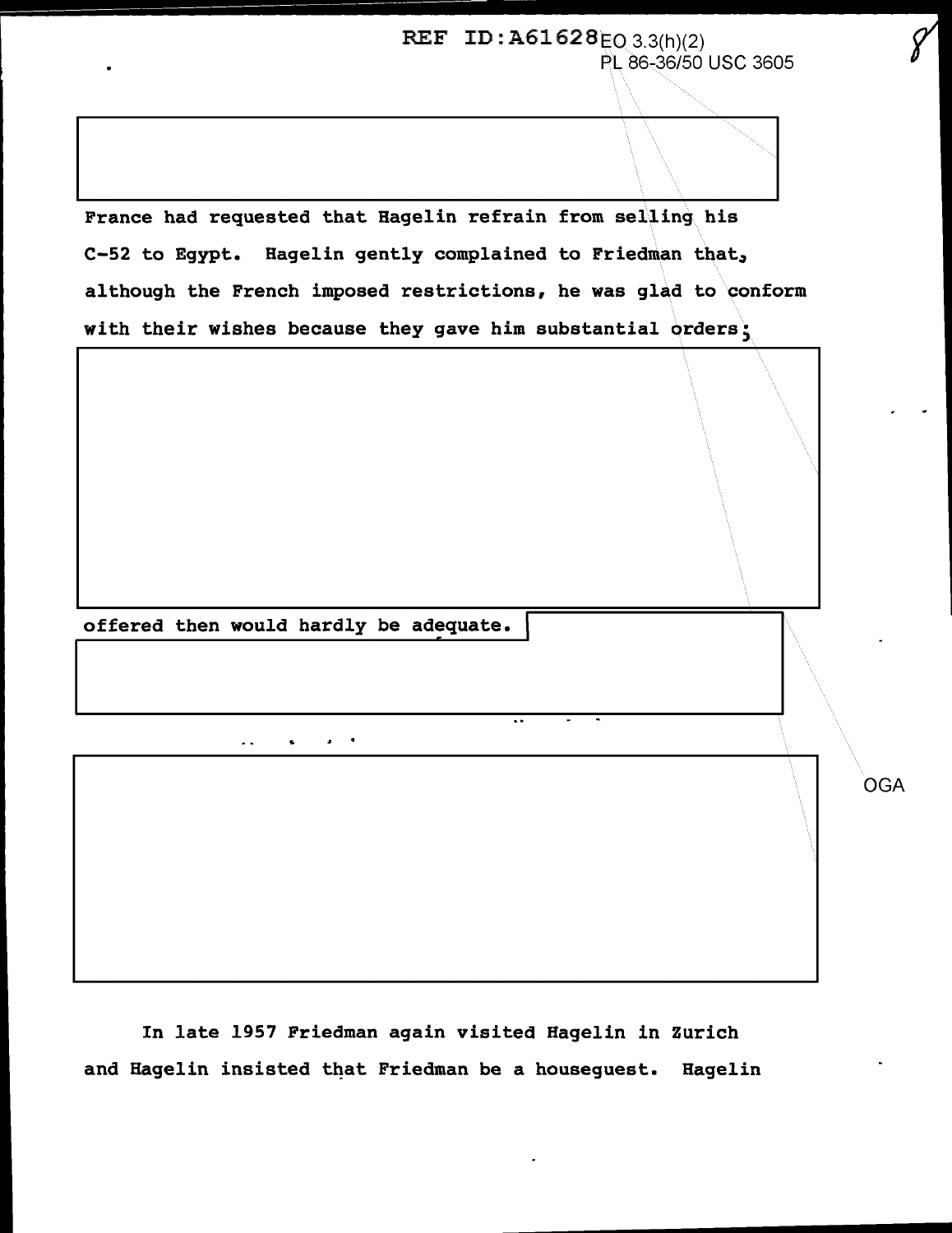-REF ID :A61628

 $\overline{\circ}$   $\overline{9}$ 

In January 1958, Friedman again visited Boris Hagelin and his family in Zurich. In their professional discussions, HAMONIA<br>Boris and Friedman discussed Hagelins U.S. patent on the "Electric switching Device for Ciphering Apparatus" Friedman was surprised at this because this patent covered the re-entry principle in electric rotor machines, a principle which-wee first diffught<br>in W.S.<br>gf<sub>a</sub>in 1940. This concept had been documented and application of in 1940. This concept had been documented and application<br>for patent, filed. for all papers connected with the application All papers connected with the application had been placed in secrecy. The patent office should never have issued  $\mathop{{\tt any}}\limits^{\boldsymbol{\alpha}}$  patent on the re-entry principle, a matter Friedman planned to investigate. Boxis was not informed of the ainule  $\mu\mu\mu\nu\mu\mu\nu\mu\nu$ any of the patent-matter or its-irregularity. Hagelin told Friedman that while the U.S. granted him the patent, the Japanese qovernment declined to do so.  $(24)$ 

## $u^{\mu}$ en

While in Switzerland, Friedman took advantage of the opportunity to visit Hagelin's plant and see new equipment models and developments. During the visit Friedman became<br>sing the visit Friedman became aware of Hagelins knowledge regarding equipment radiation threat. (25)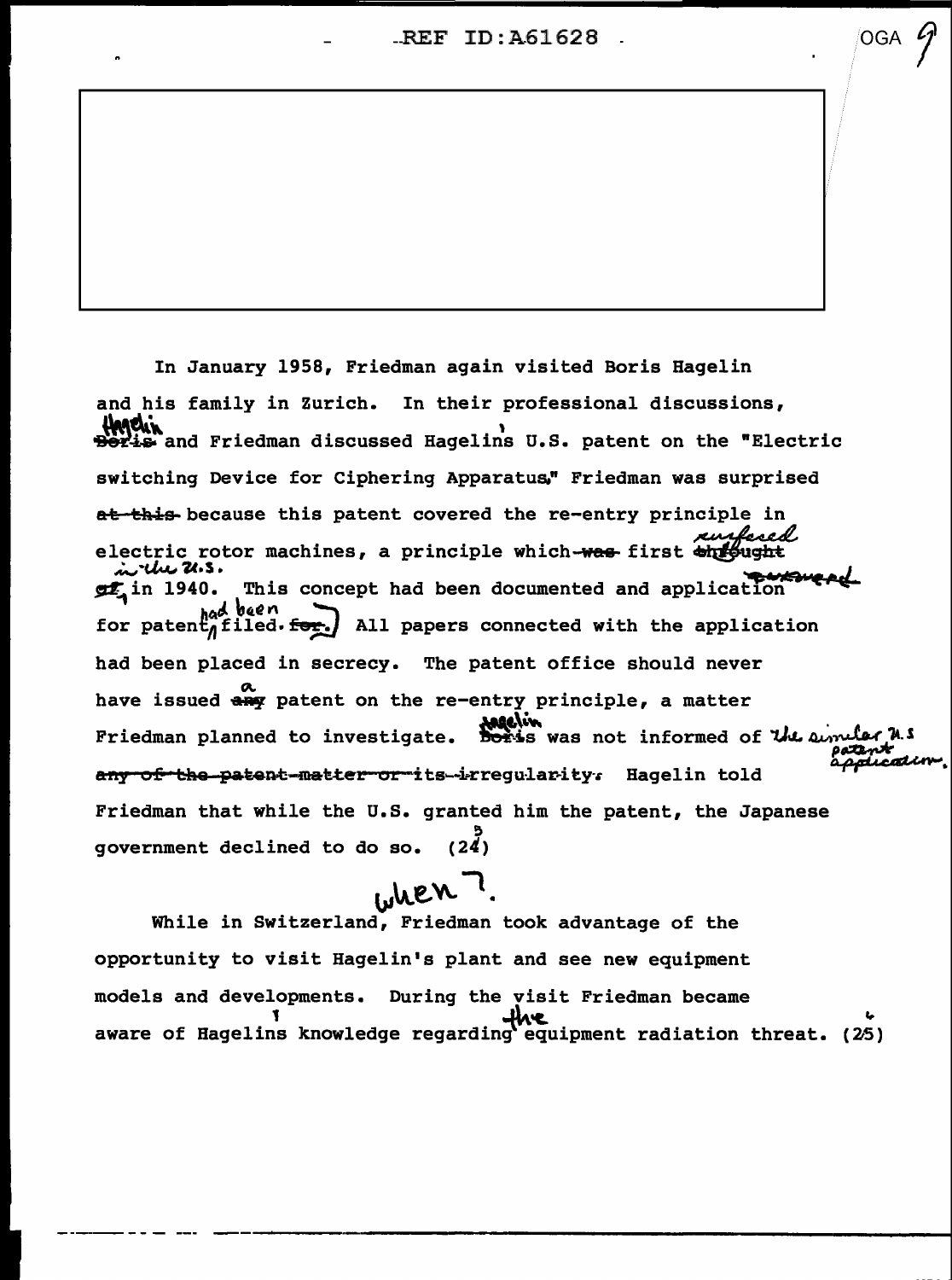Bris Hageler, Jr Friedman was worried because  $_{\alpha}$   $\beta$  was putting out instructional literature about cryptographic communications, insecure cryptoequipment and the  $(fq)$ ulty of good equipment. Boris Hagelin, who was having some problems with his willful son, told Friedman that U.S. authorties were in a better position to control this '1 sort of thing than he was.  $(26)$ 

 $H = 1$ Not only was Friedman concerned about Bots lack of discretion, he was also aware of new problems coming over the horizon. Hagelin had recently developed a cipher machine the size of a pack of cigarettes. Friedman saw another potential threat to U.S. SIGINT<br>y<br>production. (27)  $e^{\int e^{C^*} \, dx}$ 

 $\mathcal{A}^{\mathfrak{c}}$ 

, *wer*.  $r^{0}$ ,  $r^{0}$ ,  $r^{0}$ ,  $r^{0}$ ,  $r^{0}$ ,  $r^{0}$ ,  $r^{0}$ ,  $r^{0}$ ,  $r^{0}$ ,  $r^{0}$ ,  $r^{0}$ ,  $r^{0}$ ,  $r^{0}$ ,  $r^{0}$ ,  $r^{0}$ ,  $r^{0}$ ,  $r^{0}$ ,  $r^{0}$ ,  $r^{0}$ ,  $r^{0}$ ,  $r^{0}$ ,  $r^{0}$ ,  $r^{0}$ ,  $r^{0}$ ,  $r^{0}$ ,  $r^{0}$ ,  $r^{0}$ ,  $r^{0}$ During this trip Friedman found out quite by accident that  $\bigcup_{k=1}^{\infty} \mathbb{C}^{r, s[.]}$ Hagelin had plans to put out three versions of several  $\widetilde{\mathbf{H}}$ agelin $\widetilde{\mathcal{P}}^{\mathbf{w}^{\mathbf{x}^{\mathbf{x}}}}$ which were machines either in production or  $j$  development. Hagelin himself never discussed *i*t with Friedman. Instead, it was mentioned to him by an employee of Mr. Hagelin). The three versions of the machines would be designated as "best," "second best," and "third best $\mathbb{F}_{\theta}$ . The quality rating reflected the amount of security afforded by or built into the machine concerned. Radiation from **equipments had** been discovered by Siemens and the information <u>າ</u> passed along to Hagelin.  $(2\cancel{3})$ 

The T-55 cryptoprinter had three versions ready for sale in 1958. Version 1 was for the West, NATO and countries friendly to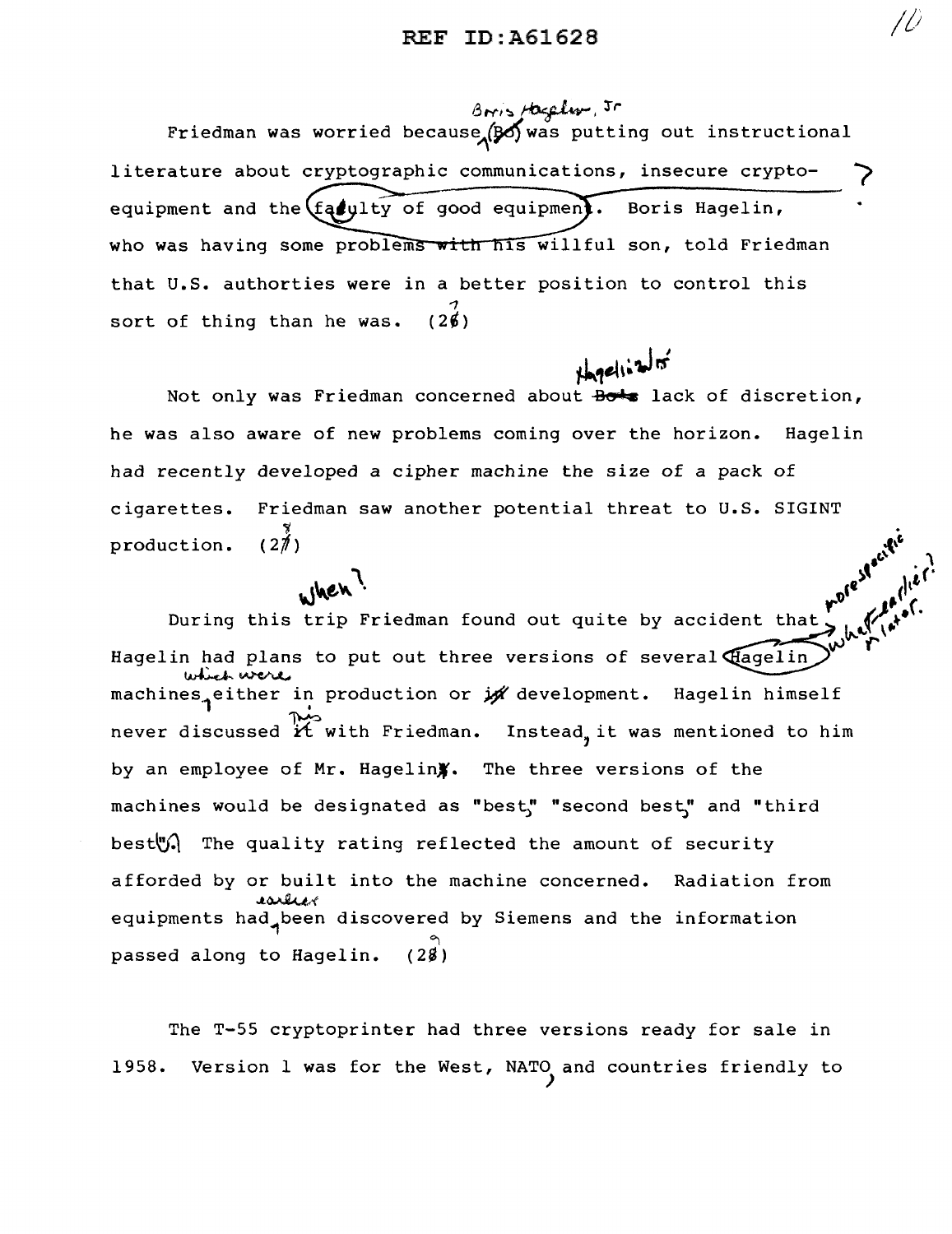## REF ID: A61562383(h)(2) PL 86-36/50 USC 3605

A.D. Cryptoteknik<br>It had the best features that <del>Crypto A.C.</del> could produce, them. fully protected against radiation, and had total usage flexibility. Version 2 was for friendly neutral countries like Finland. It was neither fully protected against radiation nor flexible. Version 3 was for countries of doubtful orientation or countries leaning (28) what were characteristics! toward the USSR.

 $\mathbf{r}$ 

Controle

In the summer of 1958, Hagelin confided in Friedman that he to concerned about his sons relationship with Mr. Barlow (not further identified). The worry was that Barlow was influencing Modul X.<br>Bo with regard to Hagelins projects (business interests. Friedman requested both, the Director and Deputy Director, NSA, to determine<br> **And Bos** + Randows<br>
the nature of their relationship. Friedman confided to Hagelin that

**12** added that he Hospein Jr.  $\overline{\text{max}}$ felt bo had something against him and future correspondence between Friedman and Boris had to be purely personal greetings. Hagelin mentioned to Friedman that Barlow, during his last visit to Zug, did not show any interest in Hagelins work. Boris felt that Barlow had been taken in by Bols tales of woe.

Fridman

In August 1958 Friedman informed Hagelin that the relationship How Way , we have not between Bo and Barlow are social in nature. However, Friedman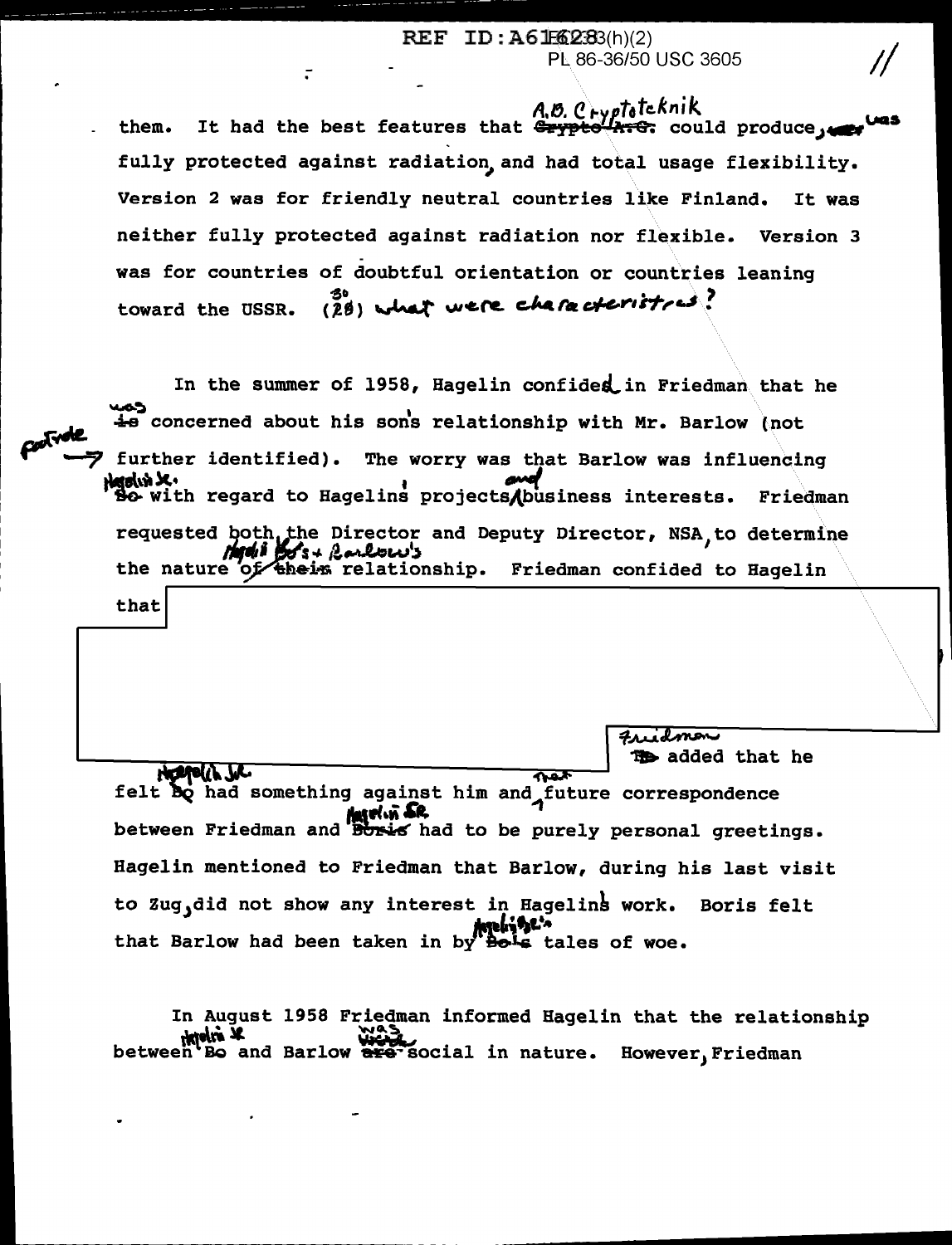REF ID:A61628  $EO 3.3(h)(2)$ PL 86-36/50 USC 3605 advises Hagelin Restate A few years prior to Friedmans death he confided in Boris<sup>SR.</sup> some details regarding his relationship with NSA. They shared many problems with each other, often personal and private in nature. As evidence of Friedmans regard for his old friend • Boris $\frac{1}{2}$  Friedman sent to Hagelin a letter of introduction for president of the I I I I I I Friedman requested that Hagelin provide  $\vert$  with unclassified

material to aid him in his research which eventually resulted

William F. Friedman and Boris Hagelin continued to correspond until Friedmans death in 1969.

÷. --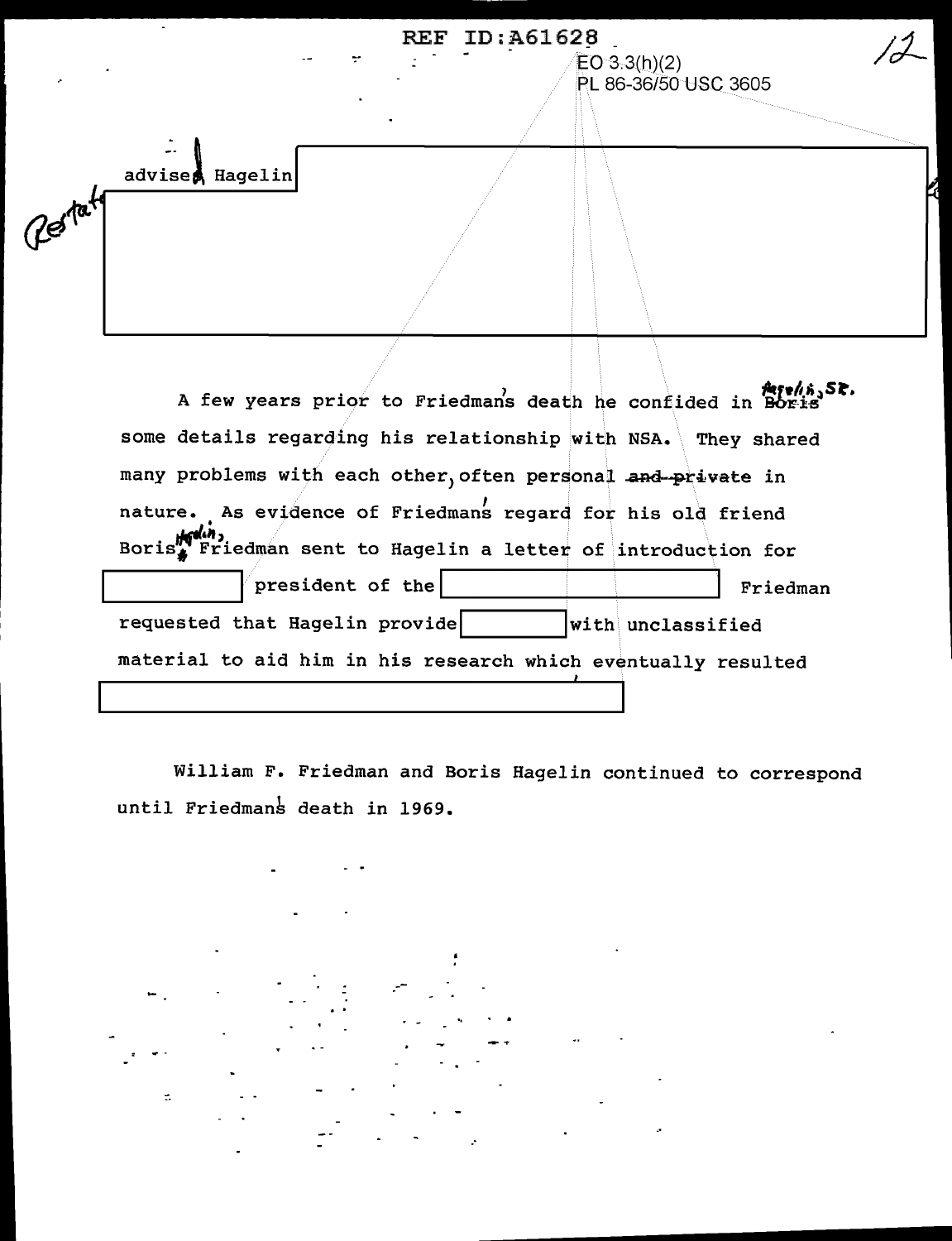1. Ronald. W. Clark Refer t Brass 6280 Broke Purple, First published in Dreat Britain by Weidenfeld 3 Advertising brockere for Crypto A.G., WFF collection PL 86-36/50 USC 3605 6 Clark, She man uho Brote purple. p. 76 8. Advertising brochuse for Crypto A.G. WFF collection 10 Clark, The Man who broke Purple . P/11015 13 Clark, The Man who Broke Purple. p: 112 15 resportiations with Hageles, WFF Collection, Box 12, 04